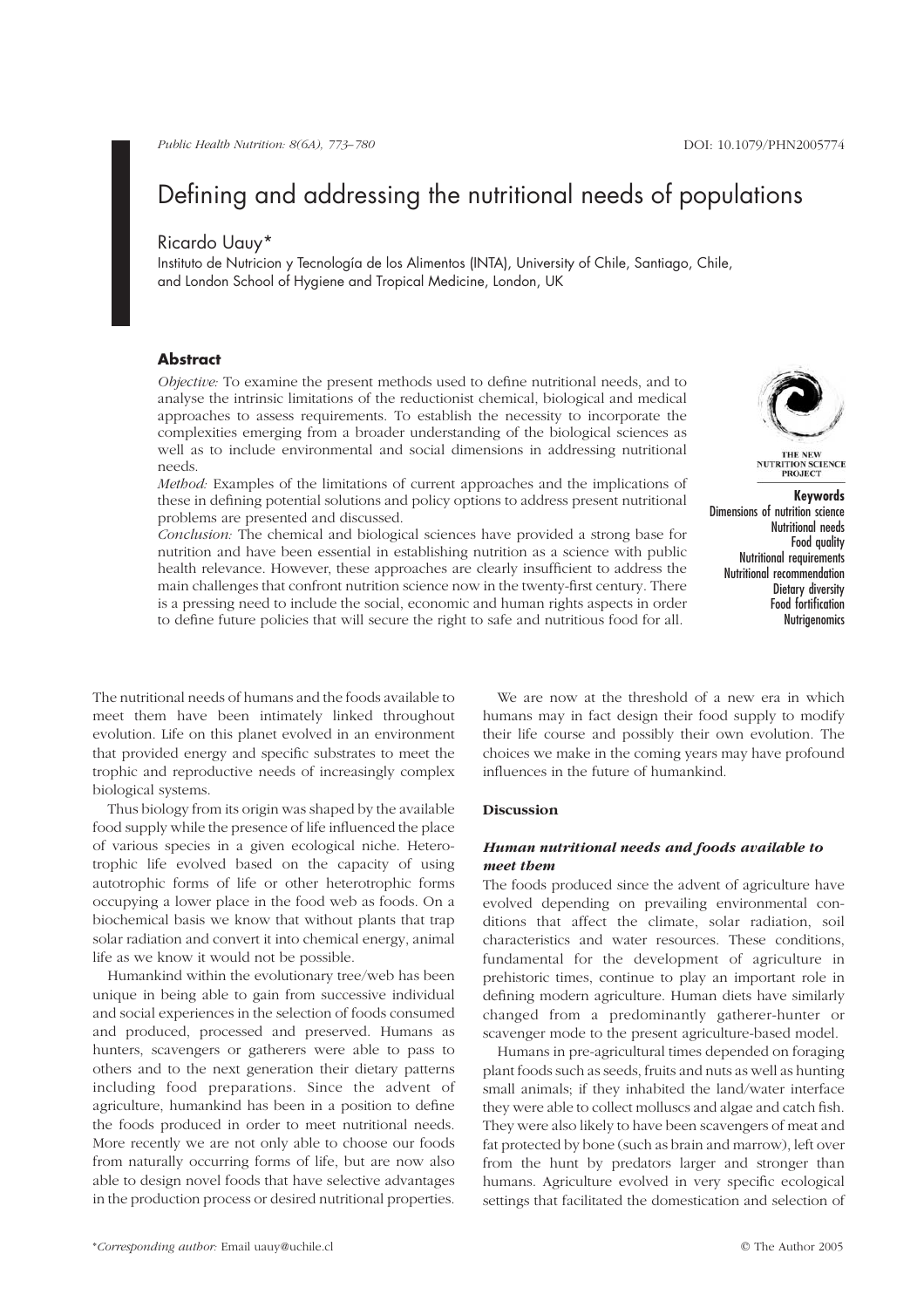The chemical and biological sciences have provided a strong base for nutrition and have been essential in establishing nutrition as a science with public health relevance. However, these approaches are clearly insufficient to address the main challenges that confront nutrition science now in the twenty-first century. There is a pressing need to include the social, economic and human rights aspects within an ethical framework, in order to define future policies that will secure the right to safe and nutritious food for all.

the four main crops upon which we relied for our food supply. In these settings, wheat, rice, corn and potatoes became the key foods to support the expansion of human populations to the current level of over 6 billion  $individuals^{1,2}.$ 

Traditional dietary patterns have changed with time and have withstood the test of human evolution. Indeed, most naturally occurring dietary patterns meet or exceed the nutritional needs of populations, although this is not the case where social or economic conditions limit access to food (purchasing capacity) or where cultural practices restrict the choice of foods consumed. However, within the framework of our present understanding of food– health relationships, it seems likely that a large variety of foods can be combined in varying amounts to provide healthy diets. Thus, it is difficult to determine a precise indispensable intake of individual foods that can, when combined with other foods, provide nutritionally adequate diets under all conditions. Perhaps the exception that proves this rule is human milk, now accepted as a source of complete nutrition for the first 6 months of life, provided enough sun exposure is allowed to prevent vitamin D deficiency.

The prevailing view is that a large set of food combinations is compatible with nutritional adequacy, but that no given set of foods can be extrapolated as absolutely required or sufficient across different ecological settings. Recent trends in the globalisation of food supplies provide clear evidence that dietary patterns and even traditionally local foods can move across geographical niches<sup>2</sup>.

The modern approach in defining nutritional adequacy of diets and dietary recommendations has progressed over the past two centuries in accordance with the scientific understanding of the biochemical and physiological basis of human nutritional requirements in health and disease. The definition of essential nutrients and nutrient requirements has provided the scientific underpinnings for nutrient-based dietary recommendations. However, there are obvious limitations to the reductionist nutrient-based approach, since people consume foods and not nutrients. Moreover, the effect of specific foods and dietary patterns on health goes well beyond the combination of essential nutrients the food may contain. For example, if we neglect to integrate bioavailability or nutrient interactions in defining trace element recommendations, we will not be able to assess the true nutritional value of foods<sup>2,3</sup>.

In addition, factors unrelated to diet commonly play a key role on the health effect of diets; for example, parasitic infections rather than iron deficiency may be the cause of anaemia in many parts of the world. Similarly, if we continue to ignore or undervalue the key role of physical activity in achieving energy balance, dietary recommendations will fail to meet the goal of preventing obesity and other nutrition-related chronic diseases.

# Significance of changing approaches used in defining nutritional needs

Criteria used to estimate nutritional needs have changed over time. Different approaches have had major implications in defining the magnitude of nutritional problems as well as the proposed solutions to them<sup>2,3</sup>. Four main approaches have been used in the past, these are:

#### 1. Clinical approach

This is the intake to cure or prevent manifestations of disease. The values derived using the need to cure or prevent disease are usually much higher than those required to maintain health. In the case of protein, needs to cure deficit are three times greater than those to preserve health, even in young children. The value of this approach is its intrinsic validity, no one would argue on the nature of the outcome.

# 2. Customary consumption

This is the intake observed in populations that are 'apparently healthy'. This approach is not very precise, it provides a wide range of acceptable values since humans can be in good health across a wide range of intakes, and for some nutrients the upper value of the range can be up to 10 times the lowest observed value. It is still used when no other information on sufficiency is available.

#### 3. Functional adequacy

This approach is based on assessing function; that is, defining nutritional sufficiency using molecular, biochemical, physiological or immunological indices related to the intake of specific nutrients. This is the most commonly used method since it permits the definition of a dose response. The key problem when using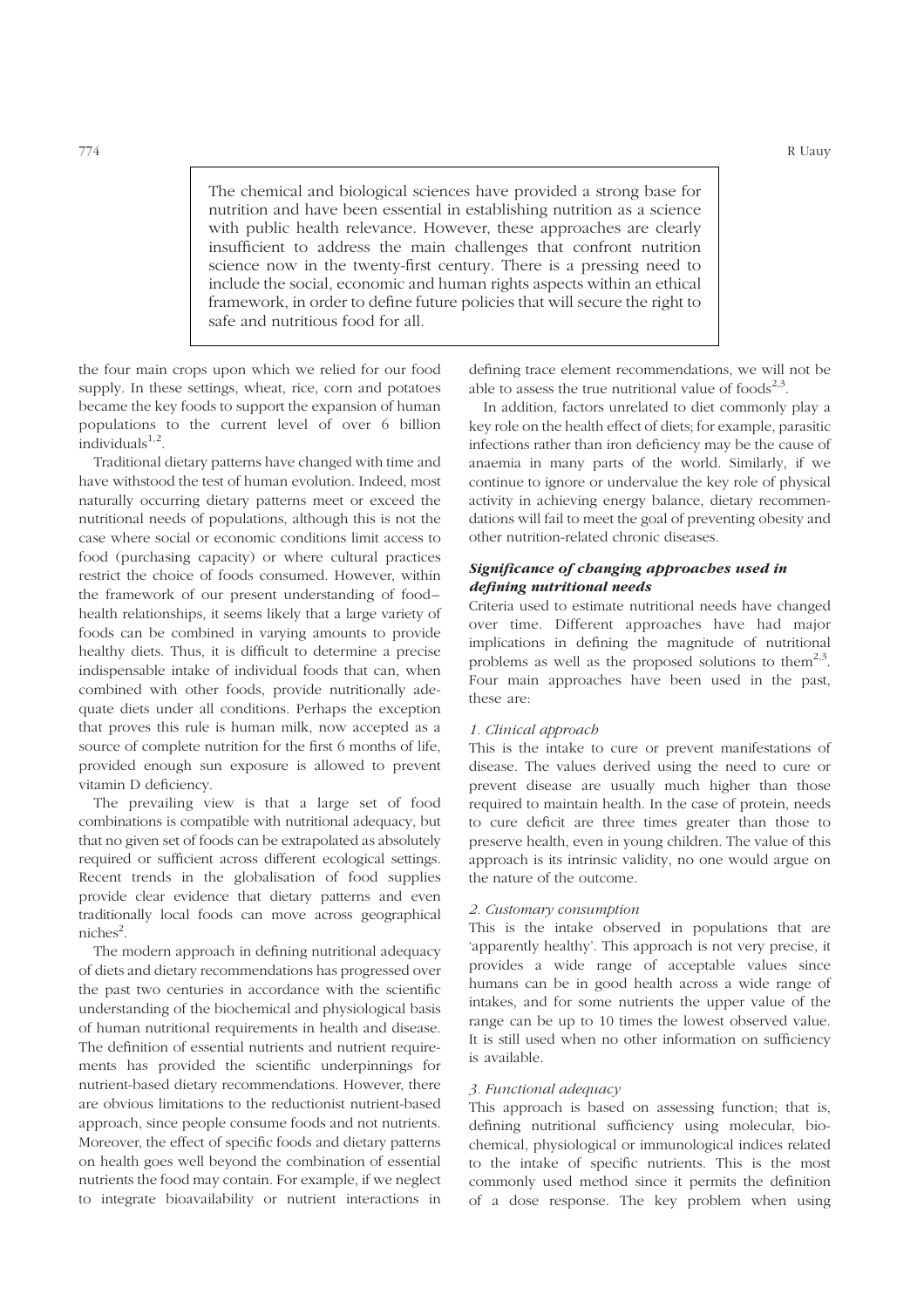functional indices is the sensitivity and specificity of the indicators; additionally, the use of indicators requires that we have a well-defined outcome related to the specific nutrient we would like to assess.

# 4. Optimal nutrient intake

This is the intake associated with optimal physical and mental health. The question 'Optimal for what?' is usually answered by the suggestion that diets or specific nutrients can improve physical and mental performance, enhance immunity, prevent cancer, or add healthy years to our life. This concept is commonly abused and usually unsupported by appropriate population-based cohort or randomised controlled studies. A detailed analysis of the relative merits of these criteria is beyond the scope of this paper. The present challenge is defining optimal in terms of long-term health in a manner that can be practically assessed at various times in the life course.

The quantitative definition of nutrient needs and their expression as recommended nutrient intakes (RNIs) or dietary allowances (RDAs) have been important instruments of food and nutrition policy in many countries and have focused the attention of international organisations. These are customarily defined as the intakes of energy and specific nutrients necessary to satisfy the requirements of a group of healthy individuals. Over the past five decades, scientific expert committees have established nutrientbased recommendations for virtually every essential nutrient.

This nutrient-based approach has served well to advance science, but has not always fostered the establishment of nutritional and dietary priorities consistent with broad public health interests at national and international levels $2-4$ .

In fact, as judged post facto, nutrient-based recommendations may have misguided some efforts to solve key nutritional problems. For instance, the emphasis on protein – both quantity and quality, derived from studies of single food sources evaluating the effect on growth rates of young animals – placed a premium on the development of animal foods (meat, eggs and cow's milk) and failed to include the concept of amino acid complementarities of cereal–legume mixes $5-7$ . McLaren was the first to draw attention to this misguided development<sup>8</sup>.

In fact, when human infant and adult studies were conducted several decades later the nutritional value of mixed diets from around the world was similar to that of animal proteins except for a small increase in nitrogen lost in stools when mixed vegetable protein sources were consumed. Thus the protein gap, that led key scientists at the time to demand urgent international action to address it, was averted not by global initiatives but by a change in the experimental models to assess protein quality for humans<sup>5-7,9</sup> (see Box 1).

## Meeting nutritional needs of populations given diversity in individual needs

The possibility of defining nutrient requirements and actually dietary recommendations based on individual needs is indeed attractive, considering that optimal diets may in fact be specific for a given genotype. The contrasting argument accepts that the optimal diet may in fact be different for each individual; yet at the same time it recognises that genetic differences need not necessarily imply different dietary guidelines<sup>2</sup>.

The only justification for genotypically defined diets would be if there was a solid basis for genetic individuality, with significant health consequences for each genotype. Present knowledge on genomics indicates that close to 30 000 genes encode the biological basis that defines Homo sapiens as a distinct species, but apparently only about 3000 of these define key health or disease conditions. Mutations in these 3000 genes occur infrequently (1 to 0.01 per 1000 births); some of these will modify nutrient requirements and may define nutritional individuality requiring special diets. Nobody would argue that people who are not able to oxidize phenylalanine, PKU (phenylketonuria) patients, require low or phenylalanine-free diets and need to be protected from excessive intake of this amino acid (consider the label in aspartame sweeteners warning persons with PKU on the danger of this exposure).

Others cannot absorb zinc efficiently and thus require an intake several times the normal recommendation to maintain health. In still others copper may become toxic at common levels of intake, as is the case of Wilson's disease patients. However, since these mutations are rare and occur similarly across different regions of the world, their existence does not support the need to establish different nutritional recommendations across genotypes but rather to identify and protect the very few genetically susceptible individuals with special needs.

More recently we have begun to unravel the significance of changes in a given base pair of the DNA strand, so-called single nucleotide polymorphisms (SNPs). These occur in approximately 1 per 1000 base pairs, and while in most cases SNPs are silent, in other cases they can affect the expression of one or more genes and thus may have major consequences in nutrient metabolism. The concept of biochemical individuality coined by Garrod a century  $a\text{g}o^{10}$  acquires new meaning with the understanding of the intricate nature of gene expression and the interaction between genes and SNPs.

Presently most agree that there exist close to 15 million distinct SNPs, and it is these that make us truly unique. It remains to be seen if biochemical/genomic individuality leads to nutritional individuality; if this proves to be the case we may need to redefine the approach used to establish dietary recommendations. Examples of genetic polymorphisms that confer specific nutritional needs based on current knowledge are presently around 100;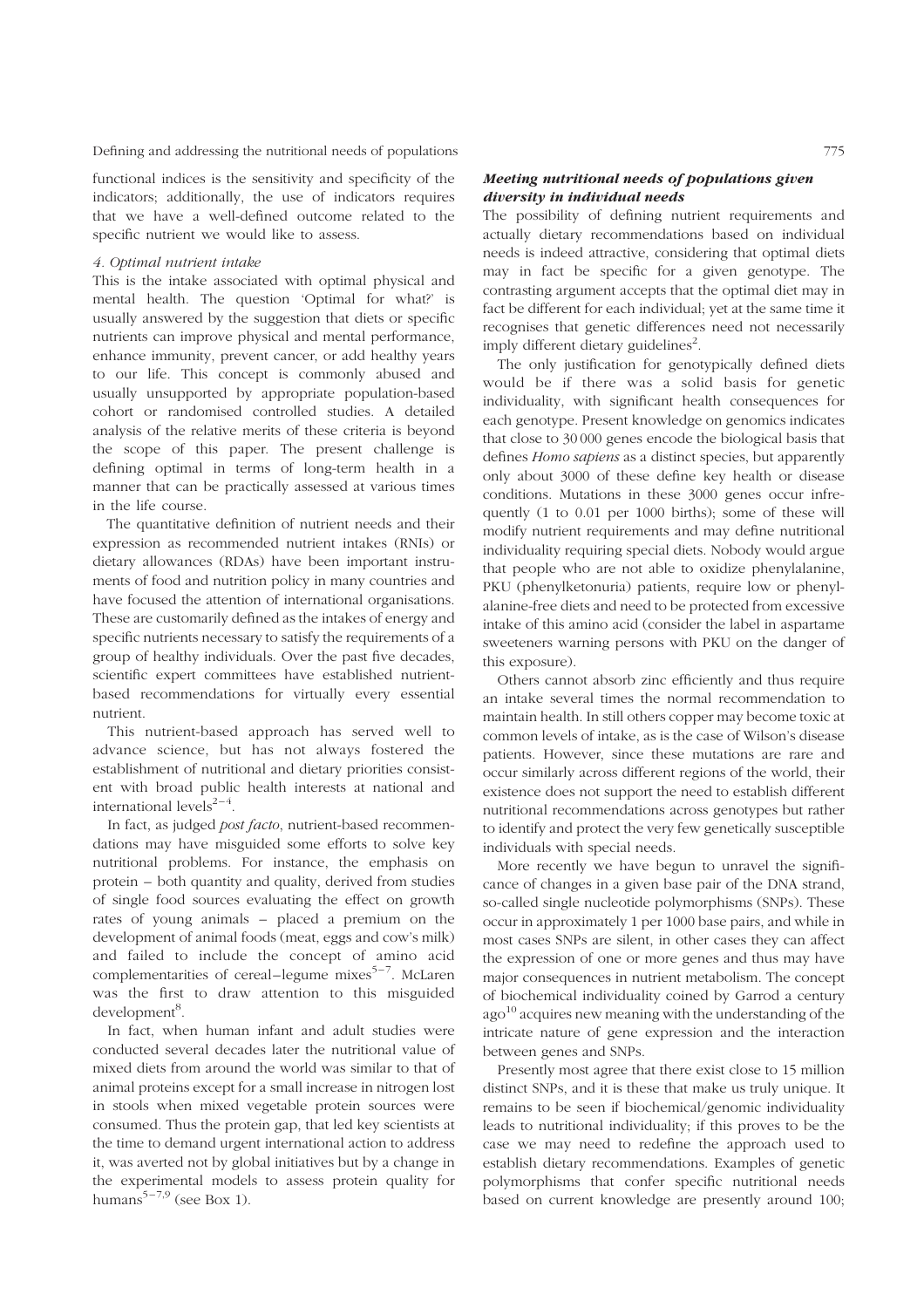this list will surely grow. For some, as is the case for the enzyme MTHFR (methyltetrahydrofolate reductase), we already have evidence from meta-analysis of supplementation trials that these genotypically defined individuals require several times more folate than usually recommended to minimise risk of cardiovascular disease. In this case, this level of specificity has public health relevance<sup>2,11</sup>.

Populations in impoverished countries, where nutritional deficiencies still predominate, are ill prepared to respond to the complexity of genetic diversity. We need to first adequately face the problem of how to provide

# Box 1 – Energy needs and optimal growth of infants and young children: a changing paradigm

The traditional definition of optimal growth has been 'more is better'; this implies that heavier and faster is preferred over lighter and slower. This in fact might be true if the relevant public health issues were underweight and malnutrition. However, in the present scenario where overweight and obesity prevail, we need to consider long-term health as the relevant outcome to assess early growth. This paradigm shift has clear implications in the assessment of energy needs of children. Energy intakes observed in industrialised countries, where children grew fast and heavy, served to define recommended energy intakes in the recent past.

The present approach, based on defining needs from energy expenditure and energy stores to maintain health<sup>1</sup>, better serves the need to address the global epidemic of obesity. For populations in most middleand low-income countries, providing energy intakes based on consumption patterns of children living in high-income countries will only contribute to advancing the obesity problem.

The latest Food and Agriculture Organization/World Health Organization (WHO)/United Nations University (UNU)  $2004$  report<sup>1</sup> notes that the energy needs of children have been systematically overestimated by 10 –25%. Present data from infants under 1 year of age, using energy expenditure estimates from doubly labelled water, reveal that for this group the overestimation has been close to 20%. Furthermore, the current estimates of energy needs for breastfed infants are around 7% below those of formula-fed infants.

These differences may appear to be of small magnitude but if the old recommendations are systematically used in the feeding of children today, they can effectively serve to promote obesity in the early years of life and affect long-term health $1-4$ . We are just now realising that normality needs to be defined by favourable nutrition and health outcomes across the life span and not based solely on observations of sufficient nutrients for those who are getting too little, without inducing excess in those who are getting enough, before addressing genetic individuality.

Eventually we will need to provide diets that will maximise health benefits and prevent nutrition-related chronic disease across individuals. This may be possible for some but not for all nutrients. At this stage we are just beginning to discover the implications of genetic and epigenetic influences on nutritional needs of individuals and population groups. Unless the genetic factor(s) define(s) a special nutritional need that is linked to a strong susceptibility for a given health disorder, we should

apparently healthy populations. Thus, normative data on recommended protein and energy intakes for the first 6 months of life have been redefined based on the intakes of exclusively breastfed infants. The growth and metabolic indices of the breastfed infant are now considered the 'gold standard' or reference to define the nutritional needs of young infants. Similarly, the new UNU/WHO<sup>5</sup> growth reference, due to appear in 2005, is based on a prescriptive feeding model of predominantly breastfed infants for the first 4-6 months of life.

We, as scientists, have the obligation to critically examine not only the evidence but also the appropriateness of the design of studies used to obtain it. As with many things in biology, the context in which the experiment is carried out defines the answer that is obtained. The colour of things depends on the colour of the crystal you use to gauge them.

#### References

- 1 Food and Agriculture Organization of the United Nations (FAO). Human Energy Requirements. Report of a Joint FAO/World Health Organization/United Nations University Expert Consultation. FAO Technical Report Series No. 1. Rome: FAO, 2004.
- 2 Food and Agriculture Organization of the United Nations (FAO)/World Health Organization (WHO). Energy and Protein Requirements. Report of a Joint FAO/WHO Ad Hoc Expert Committee. FAO Nutrition Meetings Report Series No. 52; WHO Technical Report Series No. 522. Rome/Geneva: FAO/WHO, 1973.
- 3 World Health Organization (WHO). Energy and Protein Requirements. Report of a Joint Food and Agriculture Organization of the United Nations/WHO/United Nations University Expert Consultation. Technical Report Series No. 724. Geneva: WHO, 1985.
- 4 Bhargava S, Singh H, Fall C, Osmond C, Lakshmy R, Barker D, et al. Relation of serial changes in childhood body mass index to impaired glucose tolerance in young adulthood. New England Journal of Medicine 2004; 350: 865 – 75.
- 5 Garza C, de Onis M. Rationale for developing a new international growth reference. Food and Nutrition Bulletin 2004; 25: 5-13.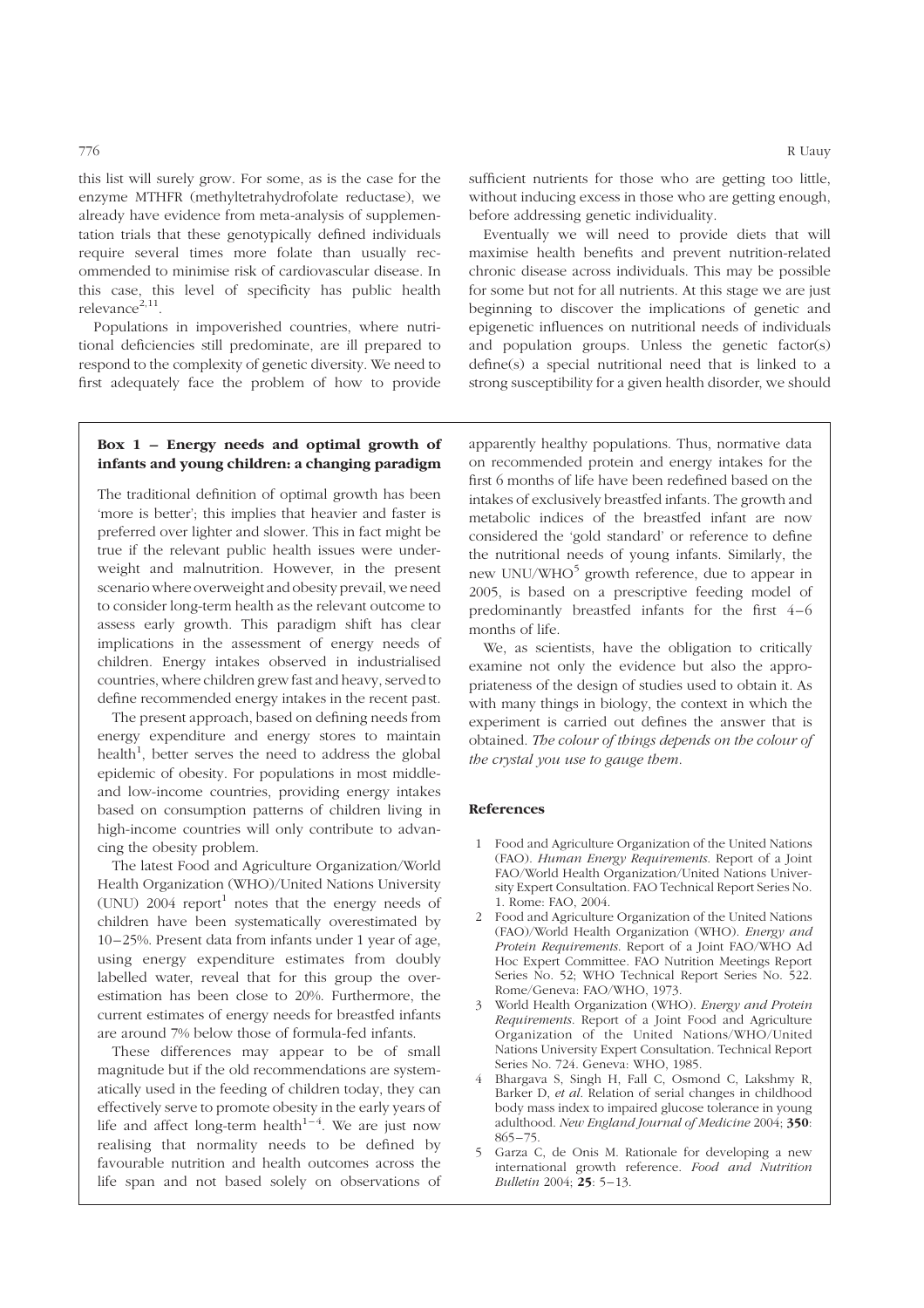not use genomics to shape nutritional recommendations $11$ . However, this position will most likely change as we increase our ability to detect these genetic conditions and be in a position to do something about them.

Present-day humans may in fact have the unique responsibility of defining the food/nutrient supply that may contribute in shaping human evolution in years to come. The spectre of a man-made turning point in human evolution may seem far-fetched, yet nutrition in the past without doubt has been a significant factor in defining the evolution of all species including primates. We should face this responsibility considering not only the Hippocratic dictum primum non nocere, but also reaffirming our commitment to the well-being of humankind as a whole.

## Establishing nutritional recommendations: prevent deficit while avoiding excess

The criteria used to define individual requirements include a gradient of biological effects related to the level of nutrient intake. This dose response is assumed to have a Gaussian distribution (bell-shaped); thus a sigmoidshaped function of deficit and excess can be derived at low and high intakes respectively, rendering a U-shaped risk function. Thus a valley of variable width representing the range for optimal intake is defined. The evaluation of adequacy of nutrient intakes of populations requires good quantitative information on the distribution of usual nutrient intakes within the population as well as knowledge of the distribution of requirements<sup>2,3</sup>.

It is clearly inappropriate, despite being frequently done, to examine mean values of population intakes and take the proportion that falls below the daily recommended intake to define the population at risk of inadequacy. A more complex issue arises when the population needs are not normally distributed, or there are two or three sub-populations within the apparent single bell-shaped curve. In many situations we may be faced with having to increase the intake of a population subgroup while having to decrease the intake of a different subgroup. We must be ready to reconsider the single Gaussian distribution of nutrient needs $^{2,3}$ .

In fact, as we fortify staple foods we may find that there may be population subgroups susceptible to nutrient excess. For example, it has been estimated that perhaps 10% of the population is heterozygous for haemochromatosis, a genetic condition where iron absorption is enhanced, and in the homozygous condition iron accumulation throughout life leads to permanent liver damage. The possibility that those with a single abnormal gene may also accumulate iron with adverse consequences in terms of degenerative disease has been raised.

We may find that iron supplements administered to populations with a high prevalence of anaemia but with a concurrent heavy infectious load may in fact aggravate infection and be deleterious, since some microbes also

benefit from the extra iron. A recent population-based iron supplementation intervention in an economically developing country had to be stopped because infants in the iron-supplemented group had increased mortality due to infection. We will need to revisit Paracelsus, who almost 500 years ago indicated that poison or remedy is defined by the dose that we take rather than by the nature of the substance.

# The challenge of access to food of adequate quality

A healthy diet can be attained in more than one way, given the variety of foods that can be combined. In practice, the set of food combinations that are compatible with nutritional adequacy is restricted by the level of food production that is sustainable in a given ecological and population setting. In most countries this restriction has been overcome, since imported food can provide for a stable food supply independent of local food production. Of greater significance are the economic constraints that limit food supply at the household level; these are frequently the true underlying causes of nutritional deficiencies.

Populations in impoverished countries often consume a monotonous diet out of need rather than choice, as their access to different foods is curtailed by economic factors. The percentage increase in the consumption of a food item when income increases by 1% is called the elasticity of consumption of the given food item. Most staple foods such as rice, wheat and corn have low income elasticity, meaning that even if income increases greatly, the increase in the amount of staple foods eaten will be small<sup>2</sup>. However, meat and other animal food products have high income elasticity, meaning that there is a large effect of income on consumption patterns. This is illustrated by the fact that the amount of animal protein foods consumed by the wealthiest 20% of the world's population is four times greater than that consumed by the poorest 20%; while for cereal intakes, the differences are negligible<sup>2,3,11</sup>.

If access to food was not dependent on income but on need, the food available globally would be sufficient to meet the demand of humankind. A corollary to this conditional statement is that unless economic constraints in food consumption are overcome, dietary diversification will fail. The prevention of malnutrition of women and children through dietary means in economically deprived population groups will not work unless people have access to foods that are adequate in quantity and quality. This comprises the human rights dimension of meeting human nutrition needs: the right to food. Food security cannot be determined based on the availability of food energy alone: nutritional security requires that all essential micronutrients be covered by the food supply.

#### How to accomplish dietary diversity in practice

It is essential to work on strategies that promote and facilitate dietary diversification among the poor to achieve the complementation of cereal/tuber-based diets with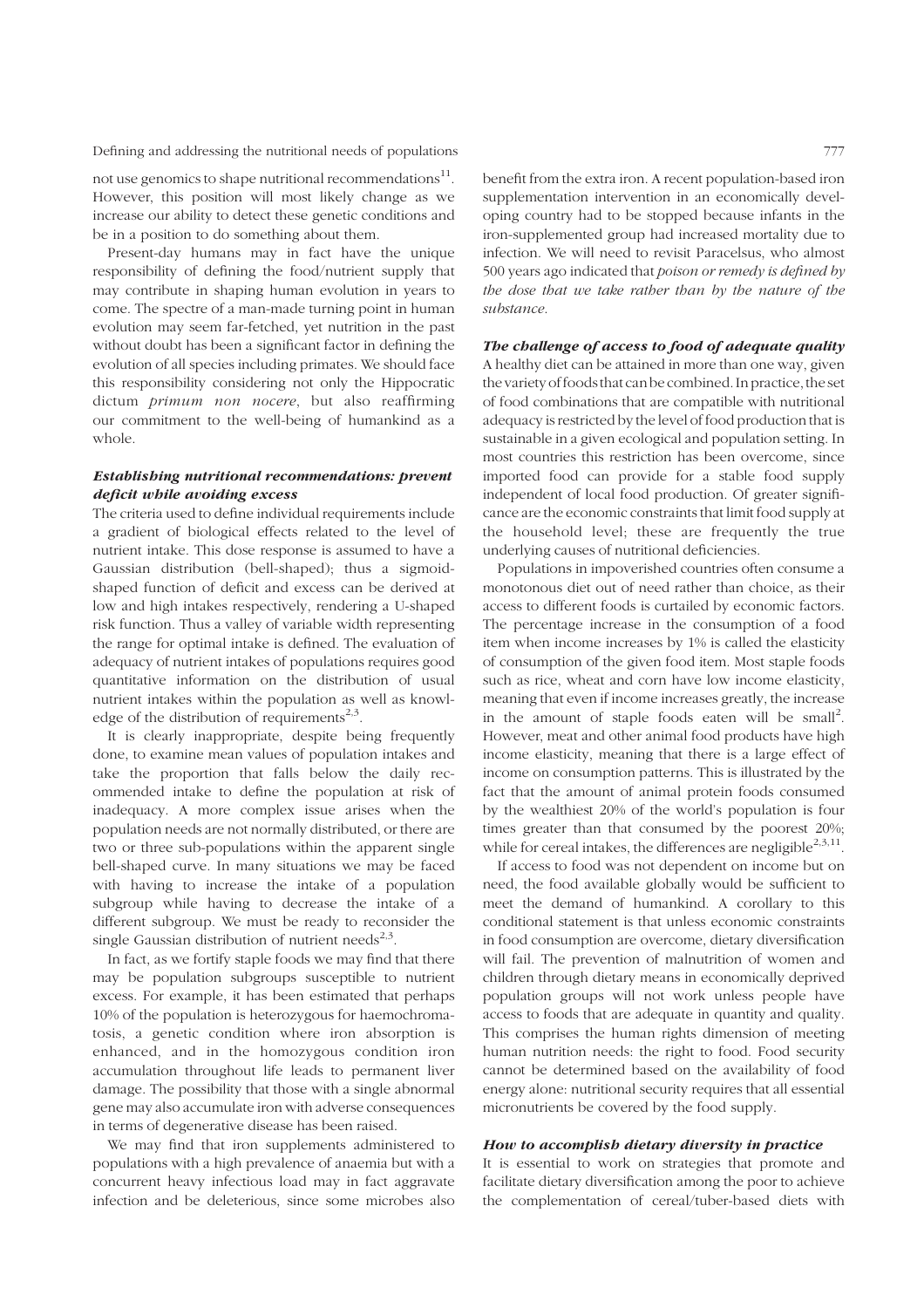micronutrient-rich foods such as legumes, vegetables and fruits, and some animal foods. If we examine the presence of food subsidies in rich countries and the tariffs imposed on agricultural products from poor countries, we can understand why the structure of world trade favours a net flow of nutrient-dense products from poor to rich countries and why a cow in the European Union has greater access to food than the 2 billion inhabitants of the planet living on less than \$US 2 a day. In the absence of major changes in income distribution in poor countries, or major accelerations in economic growth in most of the economically developing world, other possible alternatives to achieve adequate dietary intake must be sought.

Presently, fortification of staple foods is the most commonly used strategy to enhance specific nutrient density of foods, especially when food-based approaches are not feasible due to economic constraints. Fortification

# Box 2 – A vision and mission for the International Union of Nutritional Sciences

The challenge for the International Union of Nutritional Sciences (IUNS) for this century and immediately, for the remaining years of this first decade, is to integrate biological, social and environmental dimensions into its work in order to become a truly global union, meaning that more leadership will need to come from Africa, Asia and Latin America; and to train young nutrition scientists to become our future leaders.

This implies an overall ethical framework, awareness of evolution and history, and application of broad principles including those of human rights and the sustained protection of human, living and physical resources. In turn, this requires that our profession becomes more aware of and sensitive to global social and environmental changes and their impact on the nutrition and health of humankind.

#### Vision

To live a life without malnutrition is a fundamental human right. The persistence of malnutrition, especially among children and mothers, in this world of plenty is immoral. Nutrition improvement anywhere in the world is not a charity but a societal, household and individual right $^1$ .

It is the responsibility of the world community to find effective ways and means to invest in better livelihoods and to avoid future unnecessary social and economic burdens. With collective efforts at international, national and community levels, ending malnutrition is both a credible and an achievable  $\text{goal}^1$ .

refers to the addition of nutrients beyond its natural content to a commonly eaten food. It can be single, with only one nutrient (fortificant) added, or multiple, to include two or more nutrients.

Fortification should be seen as complementary to food-based strategies and not as a replacement to dietary diversification, and can serve as a cost-effective measure to resolve micronutrient deficiencies until food-based approaches become feasible. Food-based approaches which require access to sufficient highquality, nutrient-dense foods can often take longer to achieve, but once established, are generally sustainable $2,3$ .

# Modification of plant and animal foods to meet human nutritional needs

The advent of new agricultural practices including improvement of soils and enhanced plant micronutrient

# Mission

To promote advancement in nutrition science, research and development through international co-operation at the global level.

To continue in the path of progress we need a stronger union. The IUNS is the one and only truly global nutrition community. Its mission includes:

- . To provide scientific and moral leadership to address global nutrition and food problems, mobilising the nutrition scientific community locally, nationally and at the regional level, in order to create the conditions necessary for sustained action to secure the right to safe and nutritious food for all.
- . To integrate the many views under-represented in the global debate on the science and practice of nutrition. Leaders from China, India and other parts of Asia need to join Africans and Latin Americans, and those from the industrialised world, in raising awareness and demanding and leading actions to eliminate malnutrition in all its forms as a constraint on human and social development.
- . To support the training of the next generation of nutrition scientists as leaders in both the science of nutrition and its practice in food and nutrition policies and programmes, as advocates, communicators and as agents of change, in order to sustain the achievement of this mission and vision.

#### Reference

1 James WPT, Smitasiri S, Ul Haq M, Tagwiyeri J, Norum K, Uauy R, *et al.* Ending malnutrition by 2020 – an agenda for change in the millennium. WHO Food and Nutrition Bulletin 2000; 21S: 1S– 76S.

#### 778 R Uauy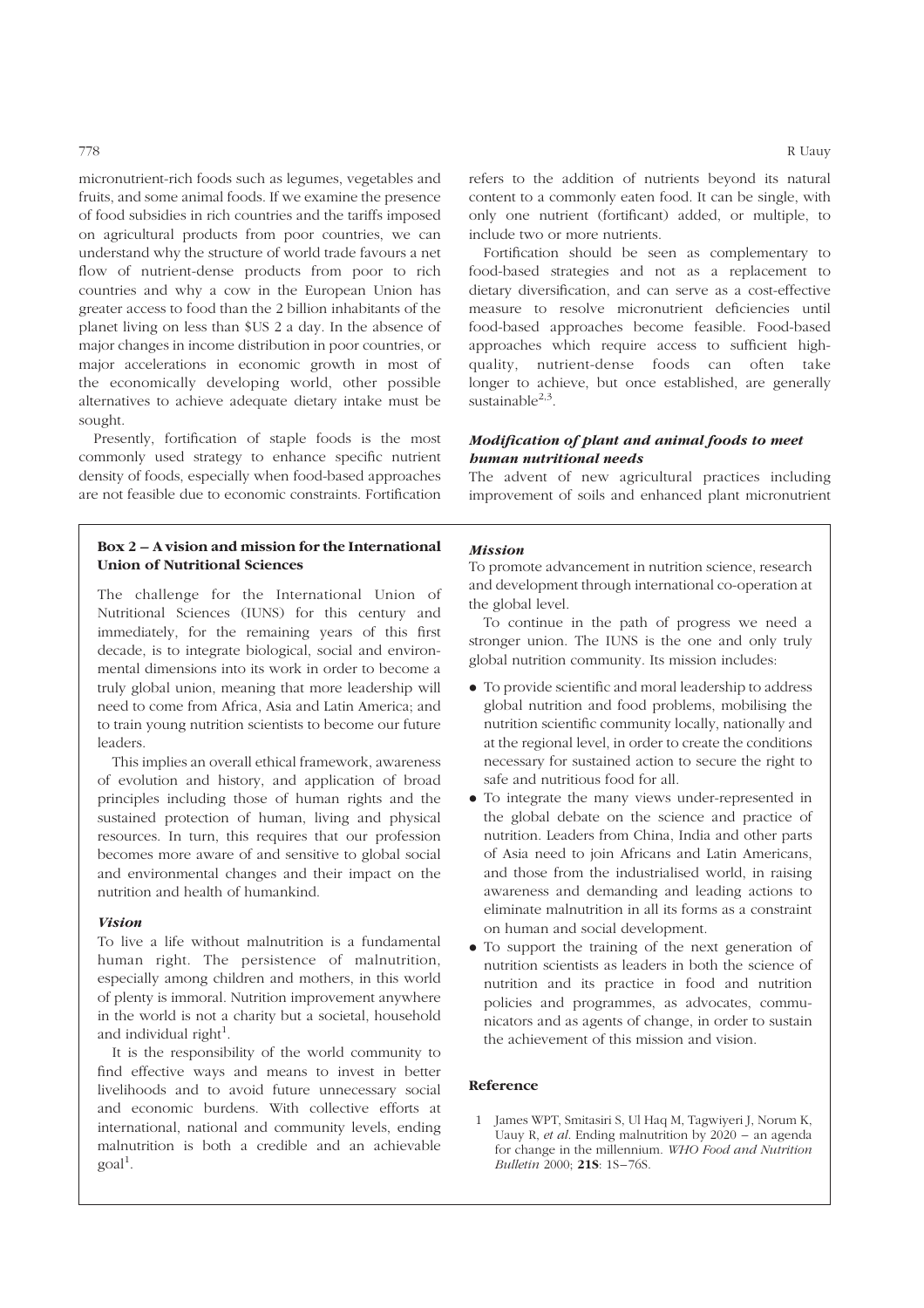content via classical plant breeding or genetic modification may also enhance the potential impact of food diversification. These processes may provide new meaning to effective fortification for key micronutrients, since it may be possible to include bioavailable micronutrients into crops that are presently being consumed as staple foods.

Recent developments in genetic modification offer great promise in achieving multiple micronutrient sufficiency from staple foods. For example, the introduction of rice varieties rich in iron-containing proteins and carotene or retinol may drastically change the way we approach prevention of iron and vitamin A deficits. The elimination of anti-nutritional factors that affect bioavailability of minerals, either through traditional breeding or genetic modifications, may also enhance the utilisation of iron and zinc in regular plant foods.

The nutritional quality of animal foods can also be affected by production practices. For example, the type and quantity of fats present in monogastric animals may be determined by the feed provided; thus if pigs are given feed sources rich in oleic acid or  $n - 3$  fatty acid their meat and fat acquire beneficial properties in comparison to those given the standard diet. Similarly, poultry that are raised free-ranging will have lower total fat and more  $n - 3$  fatty acids than if they are given a maize-based feed and constrained in their movements. Eggs can be enriched in long-chain  $n - 3$  fatty acids if animals are provided with fish meal or flax seed in their feed. Milk and meat from ruminants are more difficult to alter through diet since microbial fermentation in the rumen destroys most of the unsaturated fat fed.

However, new techniques of micro-encapsulation permit the delivery of nutrients beyond the rumen. Cattle living in constrained environments and given cereal-based diets have more fat in their flesh than their grass-fed counterparts. Genetic modification also allows drastic changes in fatty acid composition of animal tissues. Recently, the introduction of an  $n - 3$  desaturase gene from a round worm (the nematode Caenorhabditis elegans) into mice produced a dramatic increase in the DHA (docosahexaenoic acid) content of milk and muscle from these mammals<sup>12</sup>. DHA and other long-chain  $n - 3$ fatty acids are present in fish and human milk; they have important beneficial properties for vascular health and brain function across the life course.

Novel methods such as these provide unique ways to enhance the nutritional quality of diets without having to drastically modify consumption patterns. These approaches may prove acceptable to food producers who are reluctant to change their traditional food production systems, and will allow consumers to maintain their customary diet while achieving desirable changes in nutrient intake.

The key to the acceptance of novel foods by consumers will be a fully transparent process for safety and efficacy

evaluation. In addition, the asymmetry concerning who benefits and who faces the potential risks, if any, needs to be addressed. Past experience in this area has been confounded by clear evidence of gains to producers with no benefit or even potential risks, due to insufficient evaluation, for consumers.

# Should we have global nutritional recommendations and dietary guidelines?

The possibility of defining one set of dietary guidelines is indeed attractive, considering the need for uniformity in the global village and the potential economic benefits to producers and perhaps to consumers of having a common regulatory framework. Why should the optimal diet be different from one population to the next? Do we need different nutrition labels on sodium and fat quality in different countries? Cultural and/or ethnic differences may result in the selection of population-specific foods to meet human nutritional needs. Yet these do not necessarily imply different dietary guidelines and even less, different regulations.

The only justification for national- or ethnic-based dietary guidelines would be if there was a solid genetic basis for nutritional individuality. As indicated above, present knowledge of the biological basis to support genetic- or even ethnic-specific nutritional recommendations is limited, especially if we restrict genetic differences to those of public health relevance. Universal guidelines may be desirable but they present new problems and novel challenges that we must face. A single unified set of guidelines will fail to address cultural diversity and the complex social, economic and political interactions between humans and their food supply $^{2,3}$ .

Take the example of calcium in the context of a global recommendation for calcium intake. Current recommendations are based mostly if not exclusively on data in Europe and North America. Moreover, study populations are predominantly postmenopausal women of Caucasian origin. Thus, data are clearly not truly representative of populations of different origins. This is of significance in light of the demonstrated difference between ethnic groups in markers of bone health such as the prevalence of osteoporosis: white Caucasian subjects have considerably higher rates of osteoporosis or fracture than black subjects, even within the same country. It has therefore been suggested that there may be genetic differences between population groups that modulate bone density and thus fracture rates. There is a known causal relationship between calcium absorption and vitamin D status (originating from diet or from the effect of ultraviolet light on the skin). Variation in the vitamin D status of population groups is dependent on exposure to sunlight; this varies according to latitude, i.e. with distance from the equator.

Current international recommendations for dietary vitamin D are again based almost exclusively on data